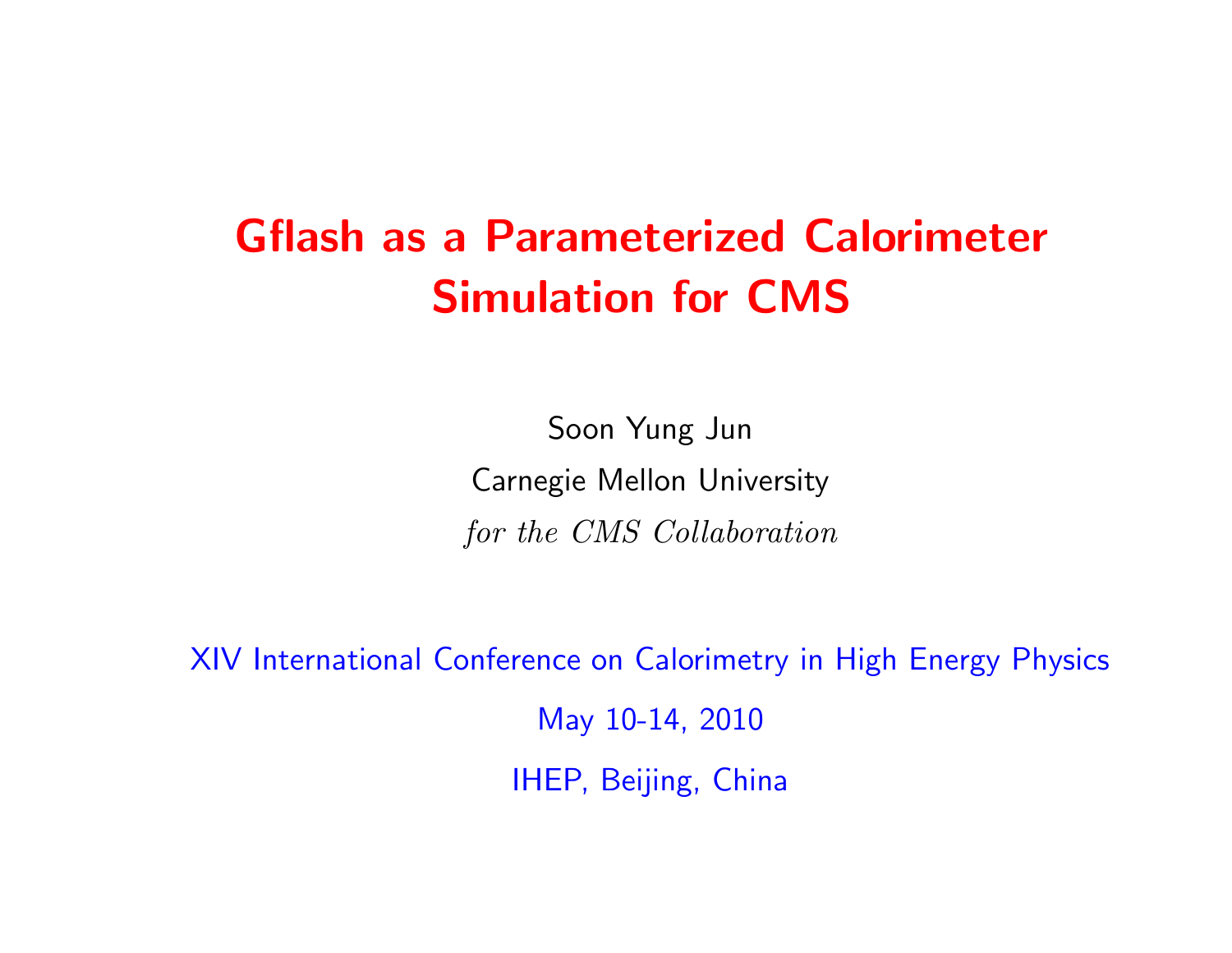# Introduction

## • CMS detector simulation

- –primarily uses the Geant4 (G4) toolkit to simulate the passage of particles
- tracks the primary particles and all their secondaries using <sup>a</sup> physics list consisting of <sup>a</sup> number of models to describe different types of interactions
- CPU needed for simulation of particle showers in calorimeter increases linearly with the energy (high multiplicity and energetic particles at CMS)

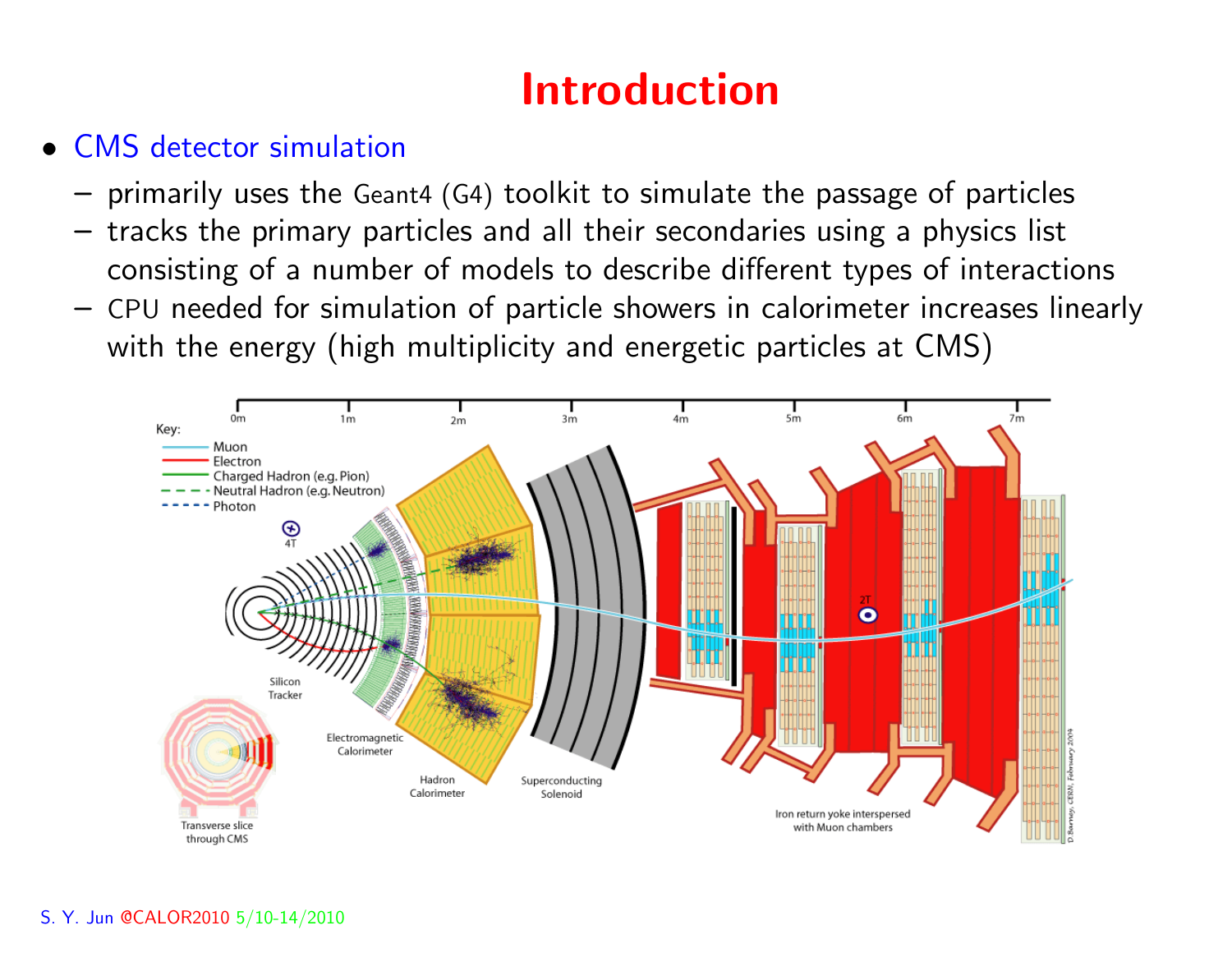# Introduction

- Gflash is an alternative option for the CMS calorimeter simulation
	- <sup>a</sup> parameterized simulation of electromagnetic (EM) and hadronic showers
	- replaces the standard tracking (G4) by parameterized physics at the first inelastic interaction within defined detector envelopes (calorimeters)
	- – $-$  parameterized shower profiles  $\rightarrow$  energy spots  $\rightarrow$  hits/digitization
	- flexible to tune and fast
	- example: simulation of the H1 test calorimeter



(a) Standard (Geant) tracking

(b) Parameterized energy spots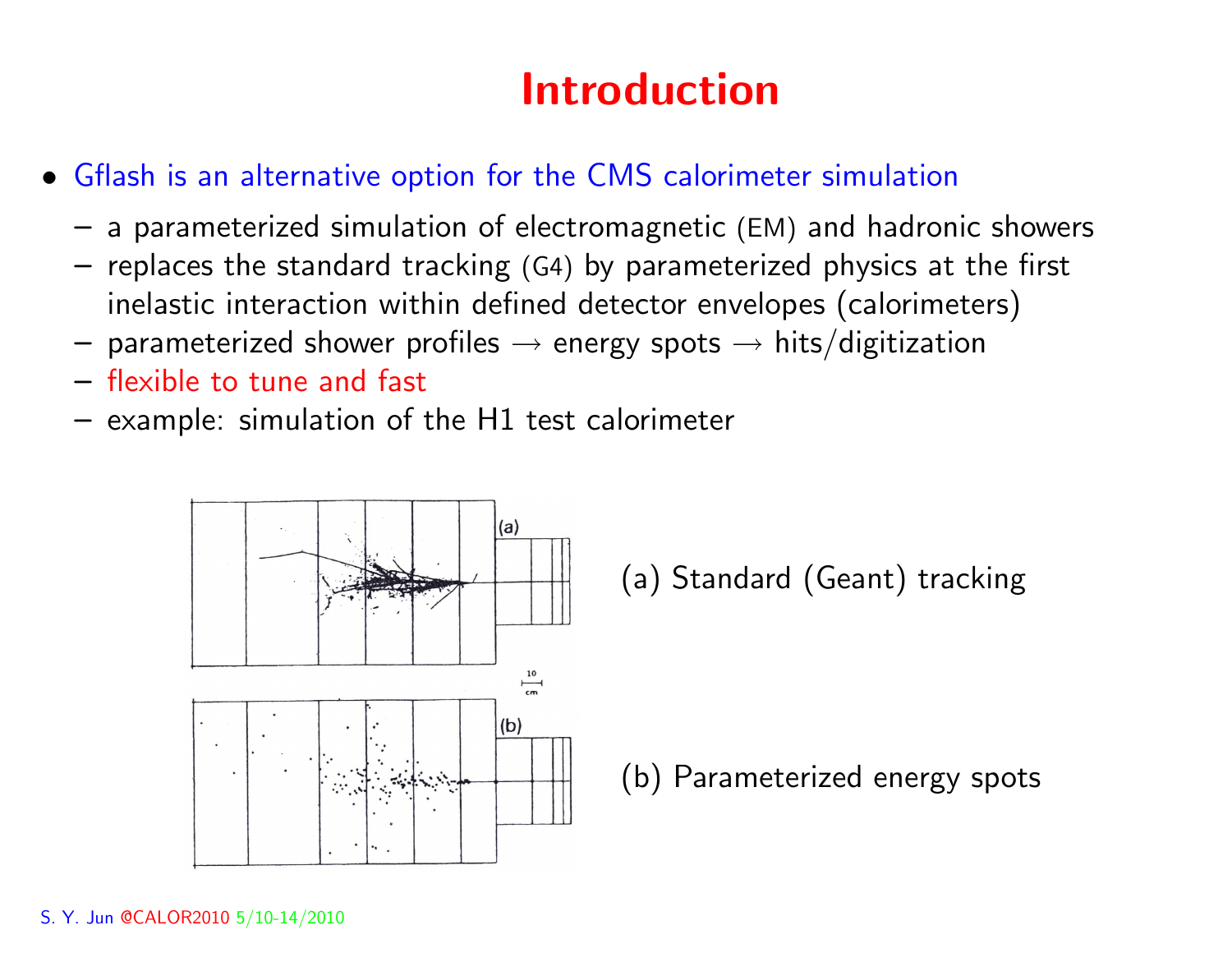# Gflash - History

## Fast Simulation of Electromagnetic and Hadronic Showers

- G. Grindhammer, M. Rudowicz and S. Peters, NIM <sup>A</sup><sup>290</sup> (1990) 469-488
- H1 calorimeter for H1 at HERA
- Sophisticated, but fast
- Adapted for CDF calorimeter simulation at Tevatron Run–II
	- – $-$  CPU gain up to  $100\ (\mathrm{CDF})$
- Ideal for
	- simple geometry
	- repetitive sampling structure
	-

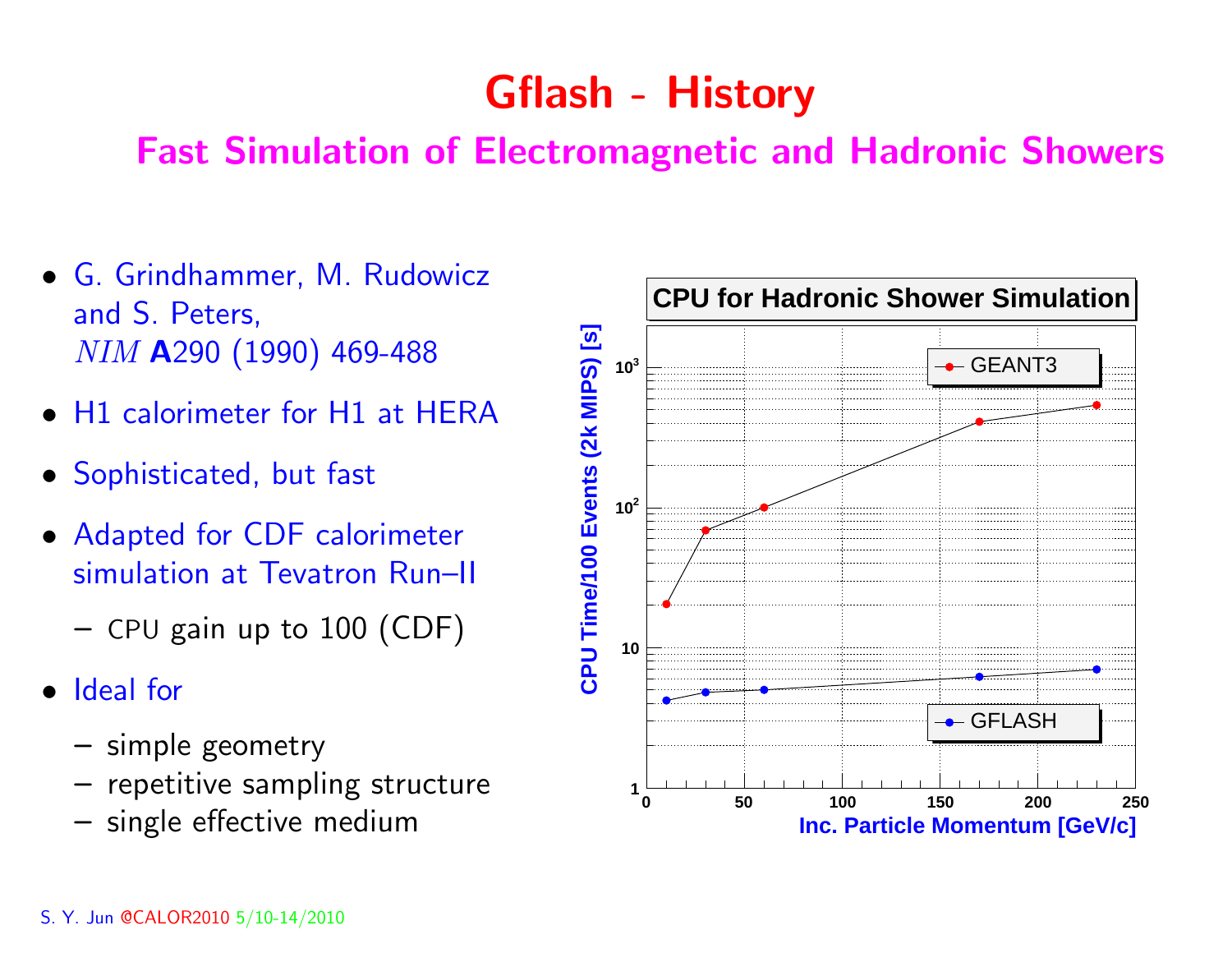# GFLASH in <sup>a</sup> Nutshell

• Parameterize the spacial distribution of energy

$$
dE_{dp}(\vec{r}) = \frac{E_{dp}}{2\pi}f(z)dz f(r)dr
$$

- – $\overline{\phantom{x}}-f(z)$ : longitudinal shower profile – $\overline{\phantom{a}}-f(r)$ : lateral shower profile
- Take into account correlation and fluctuation of individual showers
- $\bullet\,$  Distribute  $N_{spot}$  with the sampling structure with fluctuation  $a$

$$
\frac{\sigma}{E} = \sqrt{\frac{a^2}{E} + \frac{N^2}{E^2} + C^2}, \qquad E_{spot} = a^2
$$



 Visible energy with the relative sampling fraction to mip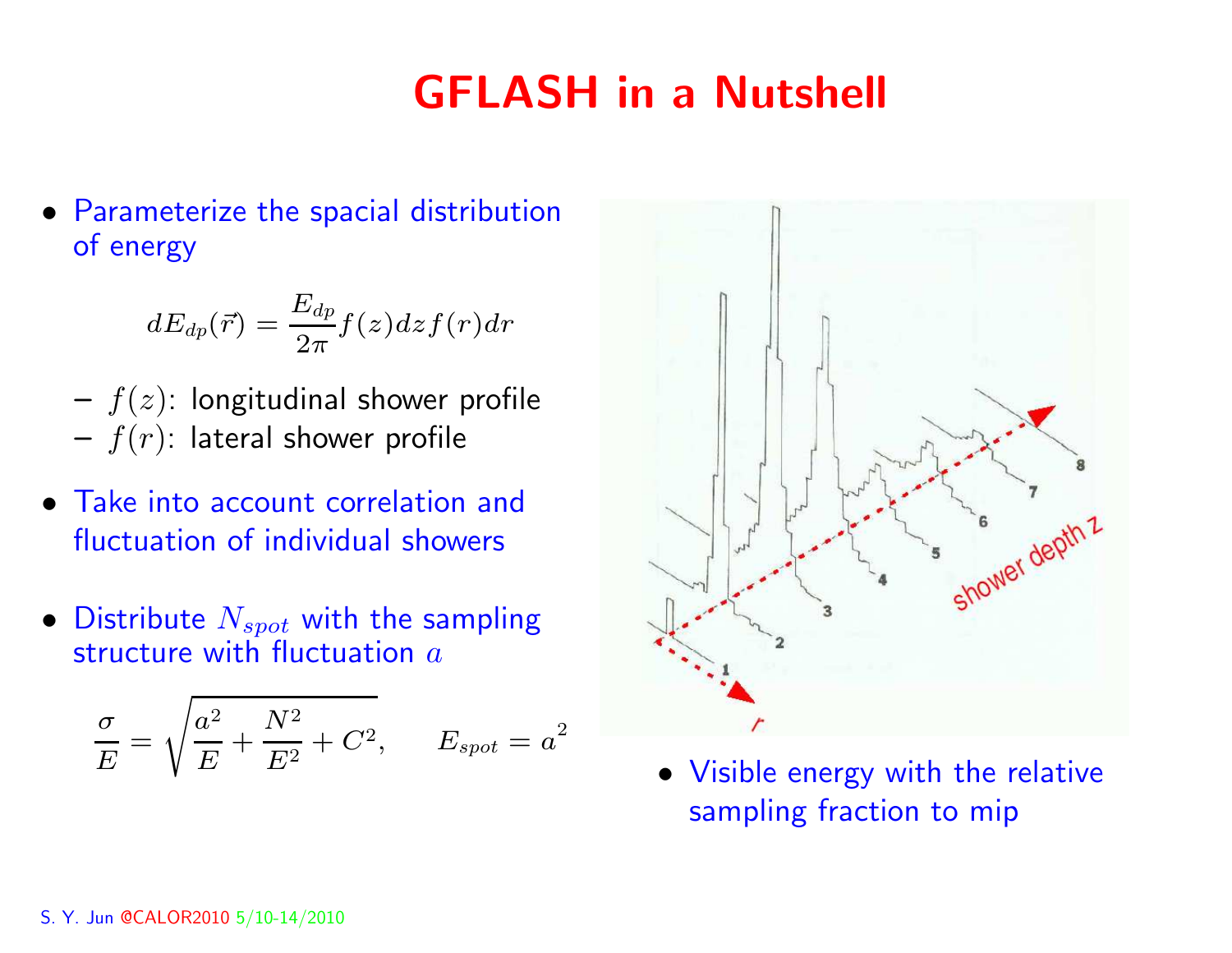## GFLASH in <sup>a</sup> Nutshell - EM Shower

 $\bullet\,$  Longitudinal profile along the shower depth  $(z)$  in radiation length  $[X_0]$ 

$$
f(x) = \frac{1}{E} \frac{dE}{dx} = \frac{x^{\alpha - 1} e^{-x}}{\Gamma(\alpha)} \qquad x = \beta z
$$

where the correlated pair  $(\alpha, \beta)$  characterizes the shower shape (tune-on, tail)



 $\bullet\,$  Lateral Profile: radial distribution of energy in each longitudinal  $f(x)dx$ 

$$
f(r) = \frac{1}{dE(x)} \frac{dE(x, r)}{dr} = \frac{2rR_0^2}{(r^2 + R_0^2)^2}, \qquad \langle R_0 \rangle = [R_1 + (R_2 - R_3 \ln E) \cdot z]^2
$$

 $\bullet$  Parameterization is material–independent if  $E$  in  $E_c$  and  $z$  in  $X_o$  units (Rossi)

#### S. Y. Jun @CALOR2010 5/10-14/2010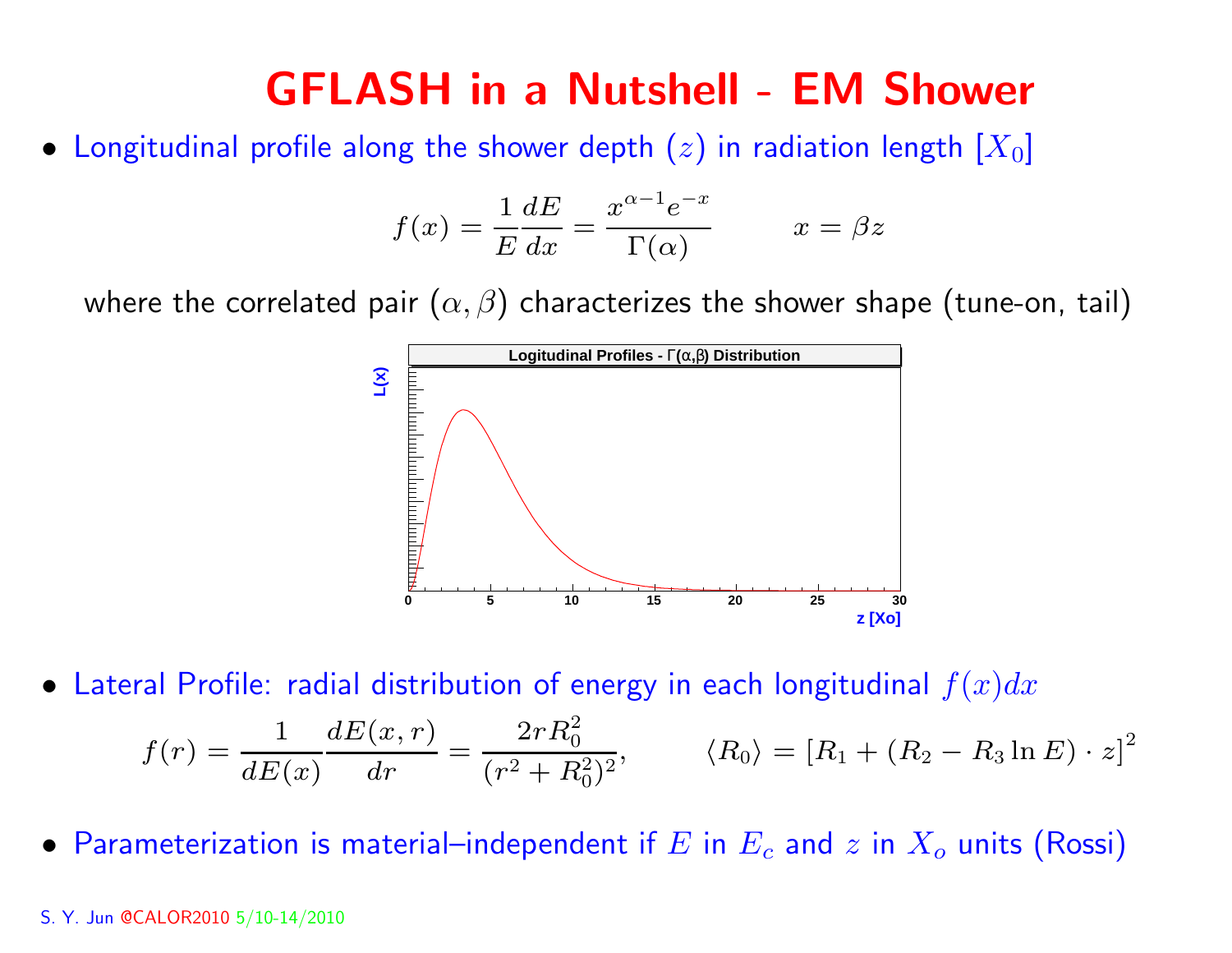## GFLASH in <sup>a</sup> Nutshell - Hadron Showers

- $\bullet\,$  Longitudinal profile: three  $\Gamma(\alpha,\beta)$ –functions for three different shower classes
	- $H(x)$ : pure hadronic shower
	- – $F(y)$ :  $\pi^0$  contribution in the first inelastic interaction
	- – $\, -\, L(z) {\rm :}\; \pi^0$  contribution in the later interactions

$$
E_{dp}=f_{dp}E_{inc}[(1-f_{\pi^0})\cdot H(x)dx+f_{\pi^o}(1-f_{\pi^0}^l)\cdot F(y)dy+f_{\pi^o}f_{\pi^0}^l\cdot L(z)dz]
$$

where  $f_{dp}$   $(f_{\pi^o}, f_{\pi^0}^l)$ : fraction of deposited energy (by all  $\pi^0$ , late  $\pi^0$ )



 $\bullet~$  Lateral profile: same form to that of EM except  $\langle R_0 \rangle = R_1 + (R_2 - R_3 \ln E)z$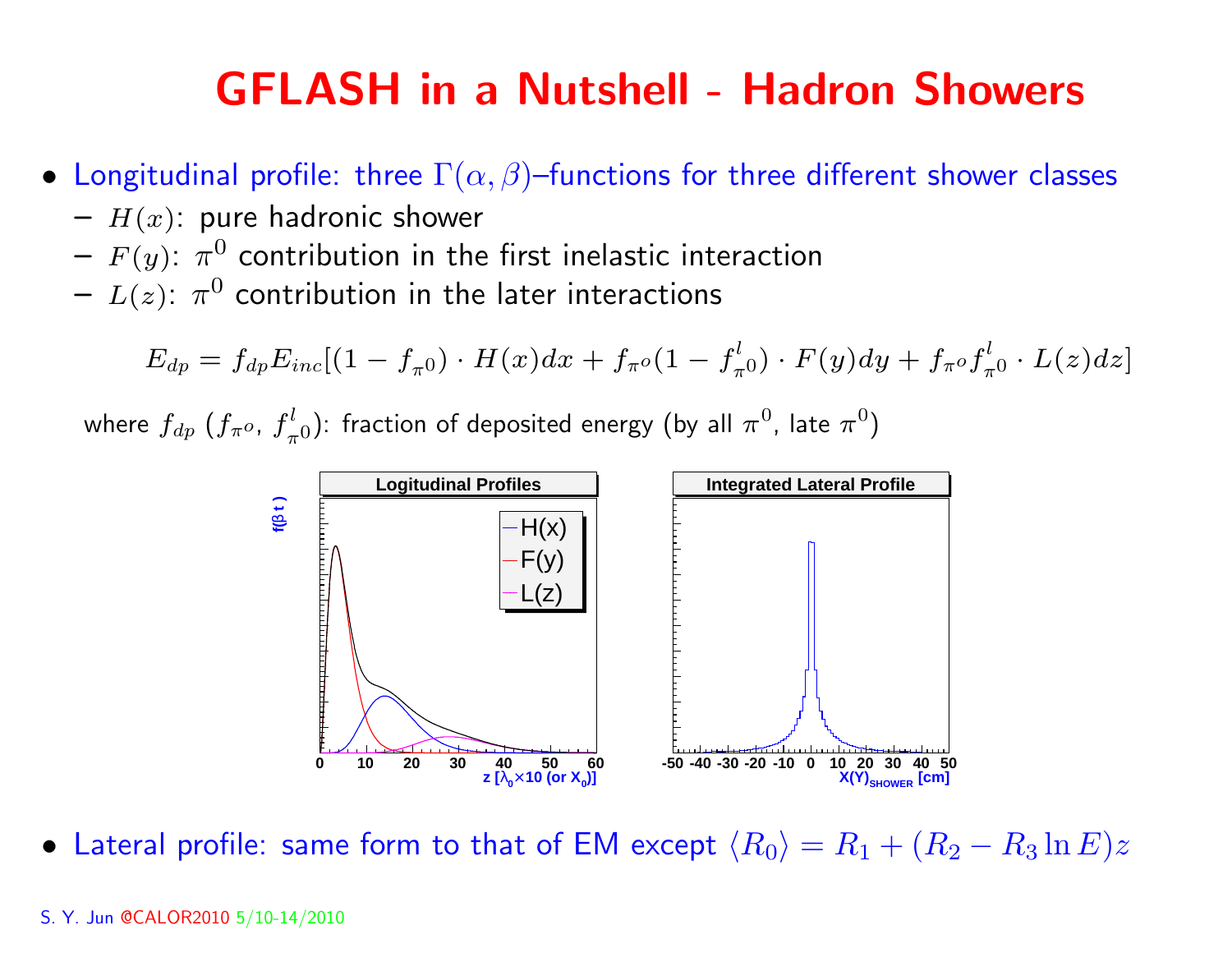# Gflash at CMS



- use G4 Fast Simulation Manager
- replace G4 for calorimeter simulation
- regions for parameterization (envelopes: EB,EE,HB,HE,HO)
- – $-$  particle type  $(e^{\pm},\ \pi^{\pm},\ K^{\pm},\ p,\bar{p})$
- – $-$  kinematic/geometrical conditions
- Challenge for CMS
	- – $-$  geometry (gaps between Ecal and Hcal)
	- – $-$  magnetic field (calorimeter inside 3.8T)
	- new hadronic parameterization
- Tuning Gflash to data
	- $-$  2006  $e^-$  test beam data
	- 2006 hadron test beam data
	- – $\,-\,$   $in\text{-}situ$  collision data (underway)



| Calorimeter Type          | Thickness                  |
|---------------------------|----------------------------|
| Ecal Barrel $(PbWO4)$     | 25.8 $X_o$ , 1.1 $\lambda$ |
| Ecal Endcap $(PbWO4)$     | 24.7 $X_o$ , 1.1 $\lambda$ |
| Hcal Barrel (Brass)       | 5.7 $\lambda$              |
| Hcal Endcap (Brass)       | 8.1 $\lambda$              |
| Hcal Outer (Scint. tiles) | $1(2)\times1.0$ cm         |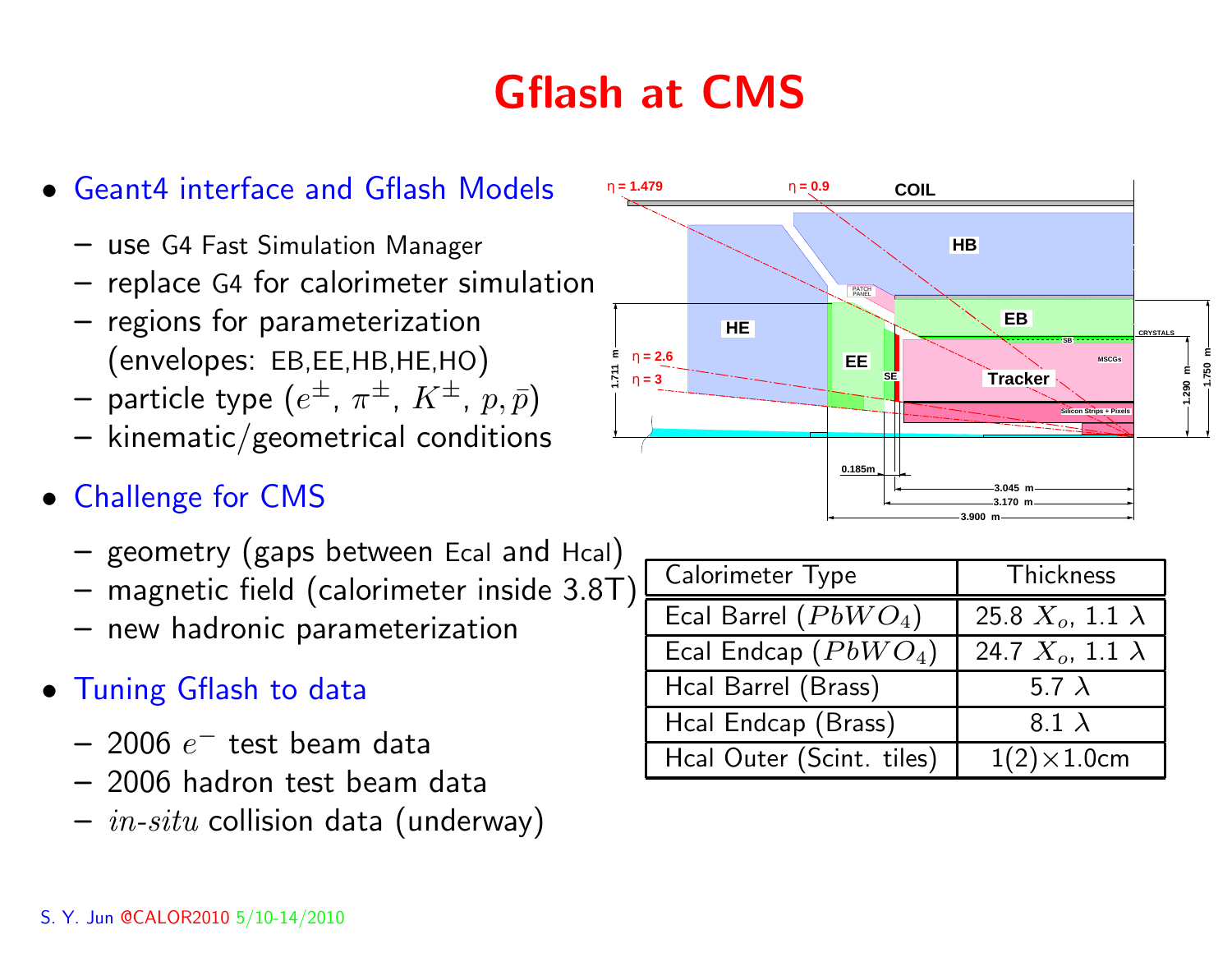## New Parameterization of Hadron Shower for CMS

• Longitudinal profile: <sup>a</sup> combination of sub-profiles in Ecal and Hcal

 $F = f_{\text{ecal}}F_{\text{ecal}} + f_{\text{hcal}}F_{\text{hcal}}$ 

where  $f_i$  ( $i = \text{ecal}$ , hcal) is related to the fraction of deposited energy in *i*-detector

 $\bullet\,$  Functional hypothesis:  $\,F_i$  is the superposition of two  $\Gamma$ –distributions:

$$
F_{\text{ecal}} \text{ (or } F_{\text{hcal}}) = [cL(x_e; \alpha_e, \beta_e) dx_e + (1 - c)L(x_h; \alpha_h, \beta_h) dx_h],
$$
  

$$
L(x_i; \alpha_i, \beta_i) = \frac{x_i^{\alpha_i - 1} e^{-x_i}}{\Gamma(\alpha_i)}, \quad x_i = \frac{\beta_i z}{d_i} \qquad (d_e = X_0, d_h = \lambda_0)
$$

 $\bullet~$  Build sets of longitudinal parameters,  $\vec{x} = \{c, \ln\alpha_e, \ln\beta_e, \ln\alpha_h, \ln\beta_h\}$  using the  $n^{\text{th}}$  moment of  $\Gamma$  distribution  $(m_n)$  and the hit energy  $(E_j)$  of  $G4$  steps

$$
m_n = \sum_{j=1}^{nhit} (z/d_j)^n E_j / \sum_{j=1}^{nhit} E_j \qquad n = 1, 2, 3...
$$
  
\n
$$
\alpha = m_1^2 / (m_2 - m_1^2)
$$
  
\n
$$
\beta = m_1 / (m_2 - m_1^2)
$$

#### S. Y. Jun @CALOR2010 5/10-14/2010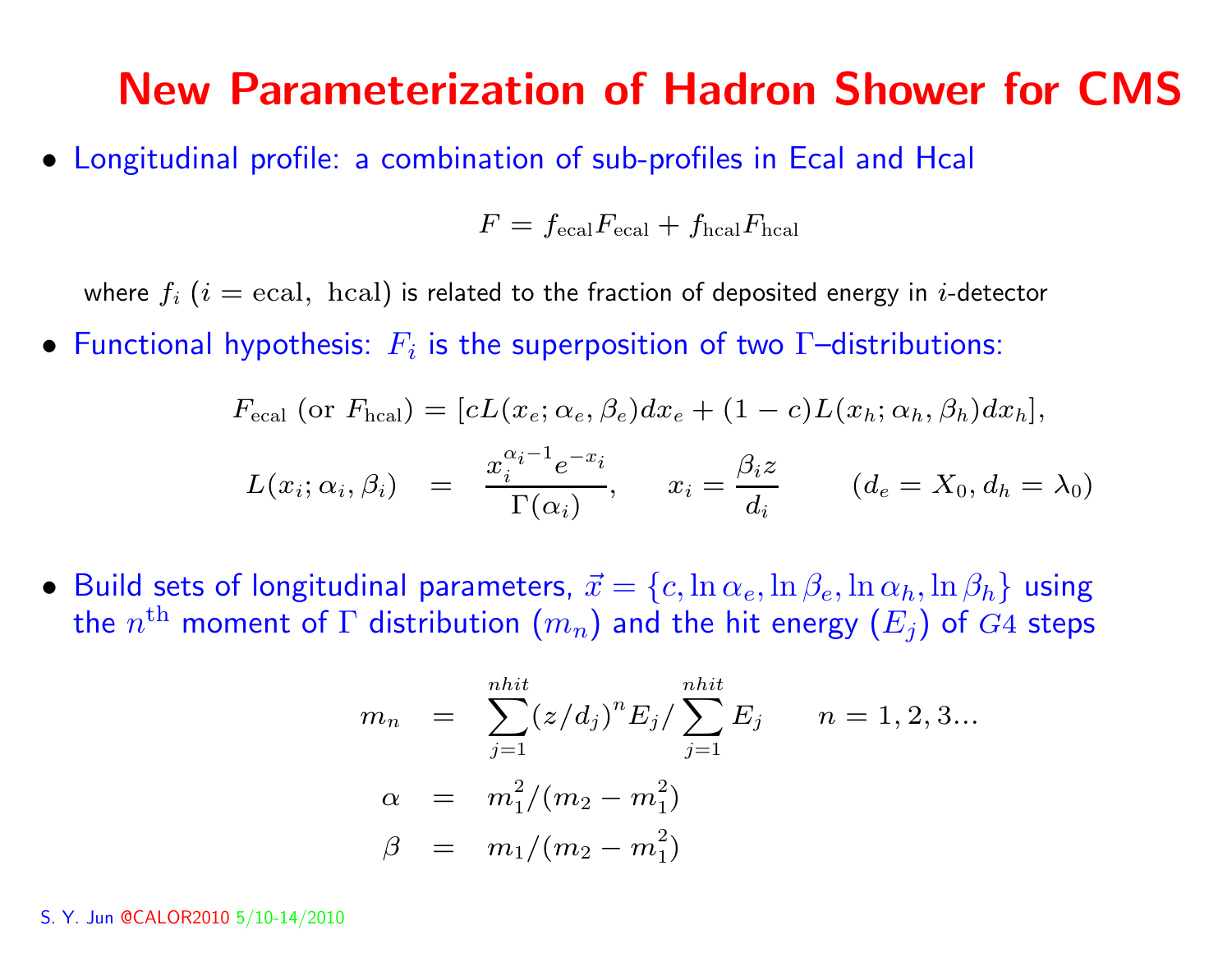$\bullet$  Individual fluctuations  $(\mu_i,\sigma_i)$  and their corrections  $(\rho_{ij})$ :  $\vec{x}=\{x_i\}$ ,  $\vec{\mu}=\langle\vec{x}\rangle$ , ~ $\vec{\sigma} = \delta \vec{x}, \ \vec{\phi}$  $\phi$ : a vector of normal random

$$
\vec{x} = \vec{\mu} + \vec{\sigma} \mathbf{C} \vec{\phi} \quad \text{with} \quad \rho = \mathbf{C} \mathbf{C}^T
$$

where C is Cholesky decomposed matrix of correlation matrix  $\rho$ .

 $\bullet$  Laternal profile is well modeled by  $f(r) = 2rR^2/(r^2 + R^2)^2$  where  $R$ is to be a log-normally distributed with the mean  $(\mu)$  and standard deviation  $\sigma$  related to the expected value of  $(R_0)$  and its variance  $(V)$ 

$$
\mu = \ln R_0 - \sigma^2
$$
,  $\sigma^2 = \ln(V/R_0^2 + 1)$ .

 $\bullet\,$  Constructed p.d.f.,  $f(r)$  of energy density using parameters  $E_i^{jk}$  for the  $i\text{-th}$ lateral interval  $(r_i)$ , the j-th depth segment and the k-th beam energy bin. Then,  $R_0$  and V are calculated using  $E_i^{jk}$ 

$$
R_0^{jk} = \frac{2}{\pi} \sum_i E_i^{jk} r_i, \qquad V^{jk} = \sum_i E_i^{jk} (r_i - R_0^{jk})^2
$$

 $\bullet$   $R_0$  and  $V$  are parameterized as the shower depth  $(z)$  and the energy

$$
R_0 = R_c(E) + R_s(E)z, \qquad V = [S_c(E) + S_s(E)z]^2 R_0^2.
$$

#### S. Y. Jun @CALOR2010 5/10-14/2010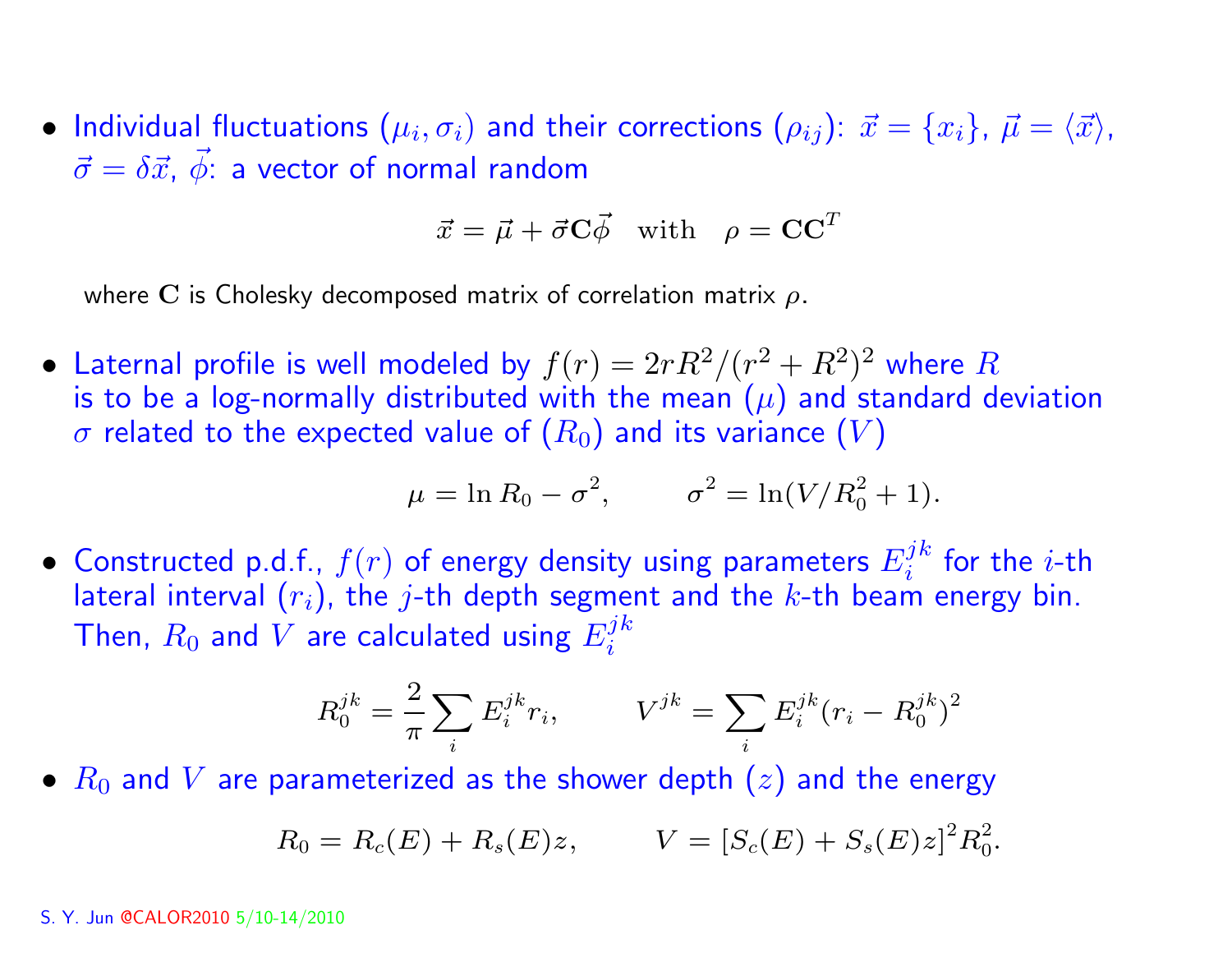## Tuning Gflash to Test Beam Data

- Gflash tuning to 2006 test beam data
	- use the detector geometry used for test beam set-up
	- simulate single particle events at <sup>a</sup> fixed energy
	- follow the same procedure and calibration consistent with test beam analysis
- $\bullet \hspace{1mm} e^-$  test beam data and tuning
	- –beam energies: 20, 30, 50, 80, 120 GeV
	- – $-$  compare energy responses in  $N\times N$  crystals  $(N=1,3,5)$
- hadron test beam data and tuning
	- – $-$  low energy  $(2-9$  GeV) beams: mainly  $\pi^{\pm},~p$  and some  $K^{\pm},~\bar{p}$
	- – $-$  high energy  $(20-350$  GeV) beams:  $\pi^{-}$ ,  $p$ ,  $\bar{p}$
	- – $-$  compare energy responses with Ecal ( $7\times7$  crystals) and Hcal ( $3\times3$  towers)
- $\bullet\,$  Precision tuning with single particle responses with  $\,in\,-situ$  collision data from CMS is also underway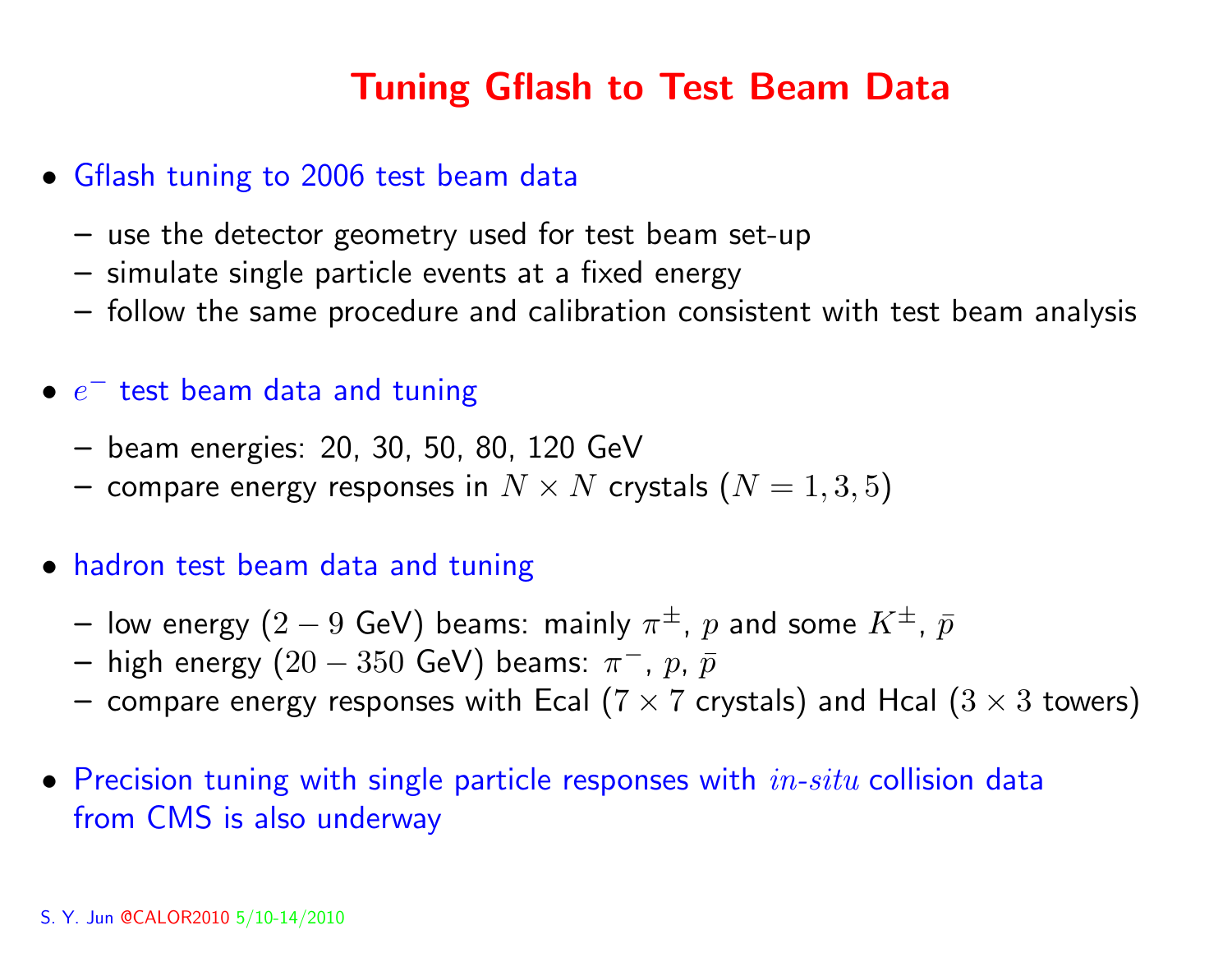## EM Energy Shape Tuned to Test Beam Data

 $n \times n$  crystal response of 50 GeV  $e^-$  compared to 2006  $e^-$  test beam data



• Both absolute response and relative response are in good agreement longitudinal containment and lateral spread are well modeled and tuned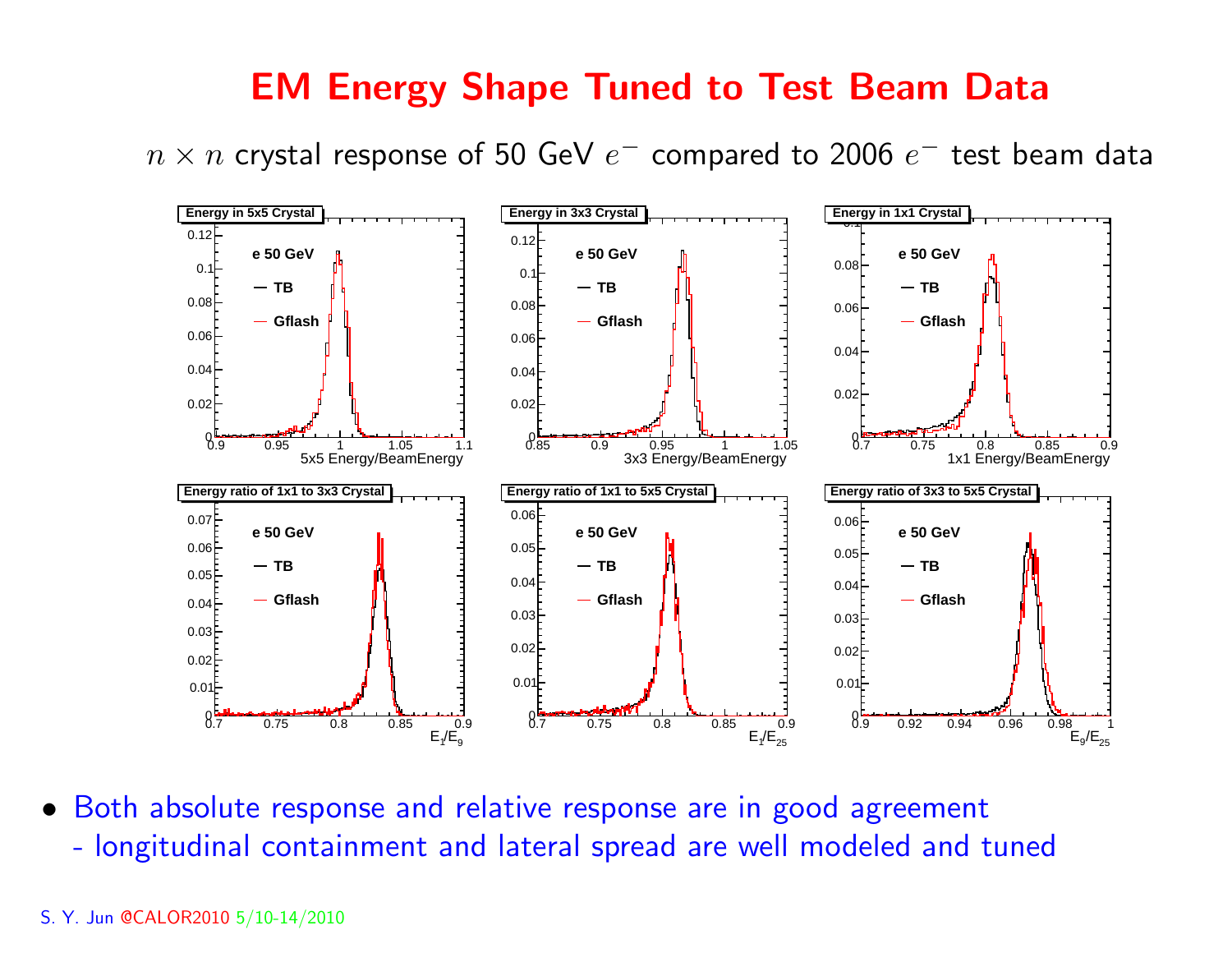### Relative Response and Resolution of EM Shower

 $\frac{E_{n \times n}}{E_{N \times N}}$  compared to 2006  $e^-$  test beam data (20,30,50,80,120,150 GeV)



• Scale independent lateral response and resolution as the beam momentum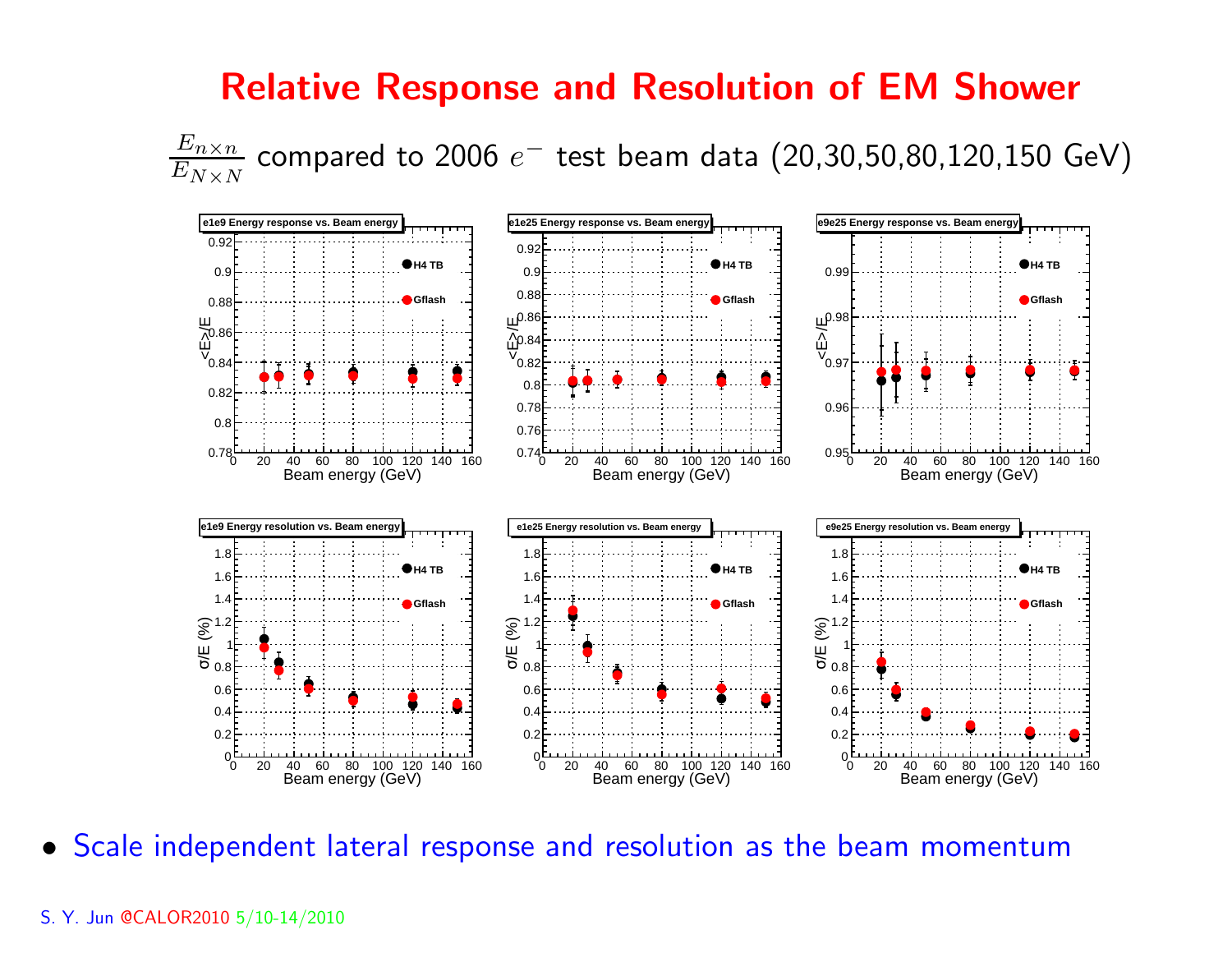## Hadronic Energy Shape Tuned to Test Beam Data

energy response of 100 GeV  $\pi^-$  and 20 GeV p compared to 2006 test beam data



• Energy sharing (correlation) between Ecal and Hcal as well as the pure hadronic (MIP like in EM) response are well described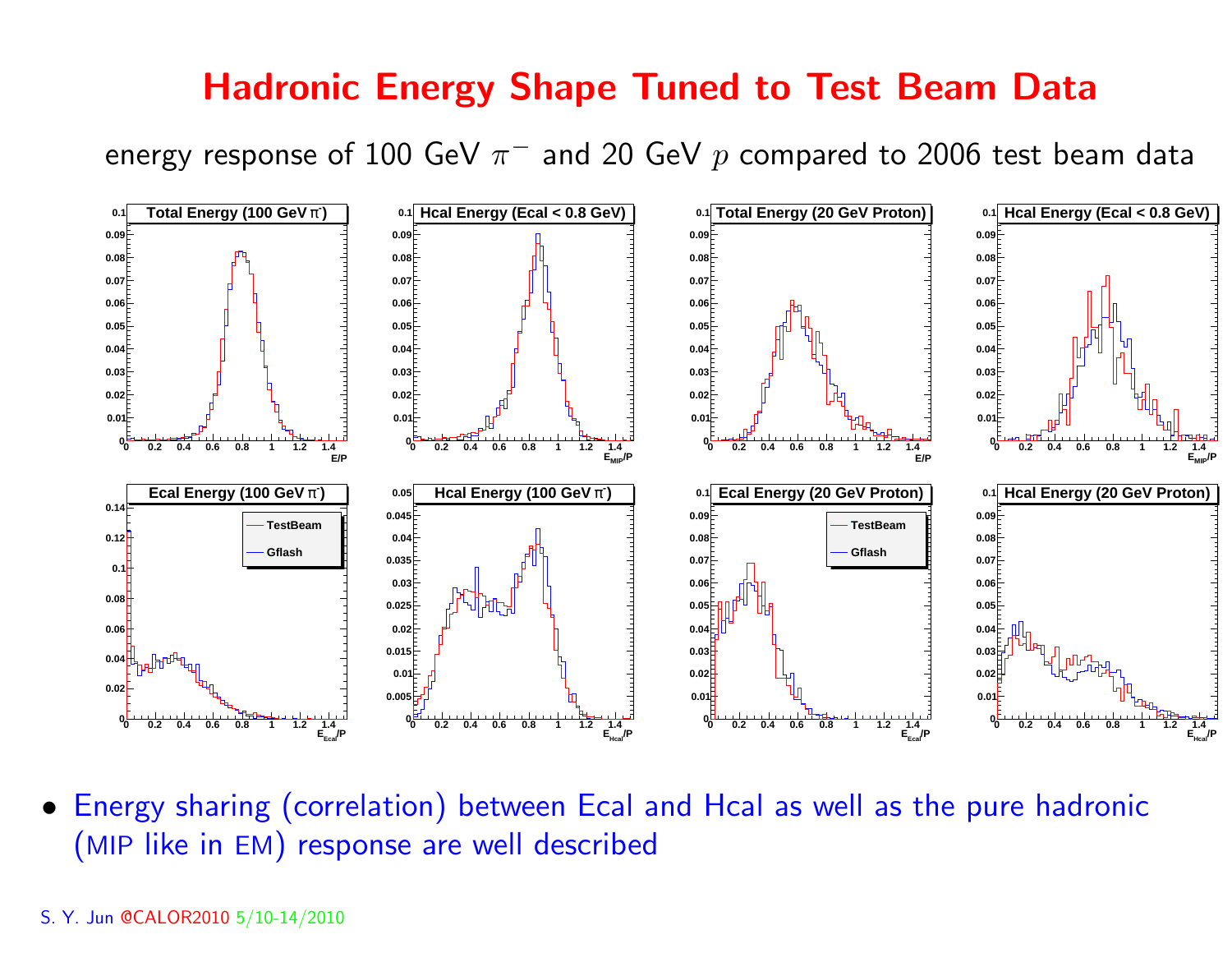## Hadronic Energy Response and Resolution

 $\langle E/P \rangle$  as  $P$  and its RMS compared to 2006 test beam data ( $\pi^-$  and  $p$ )

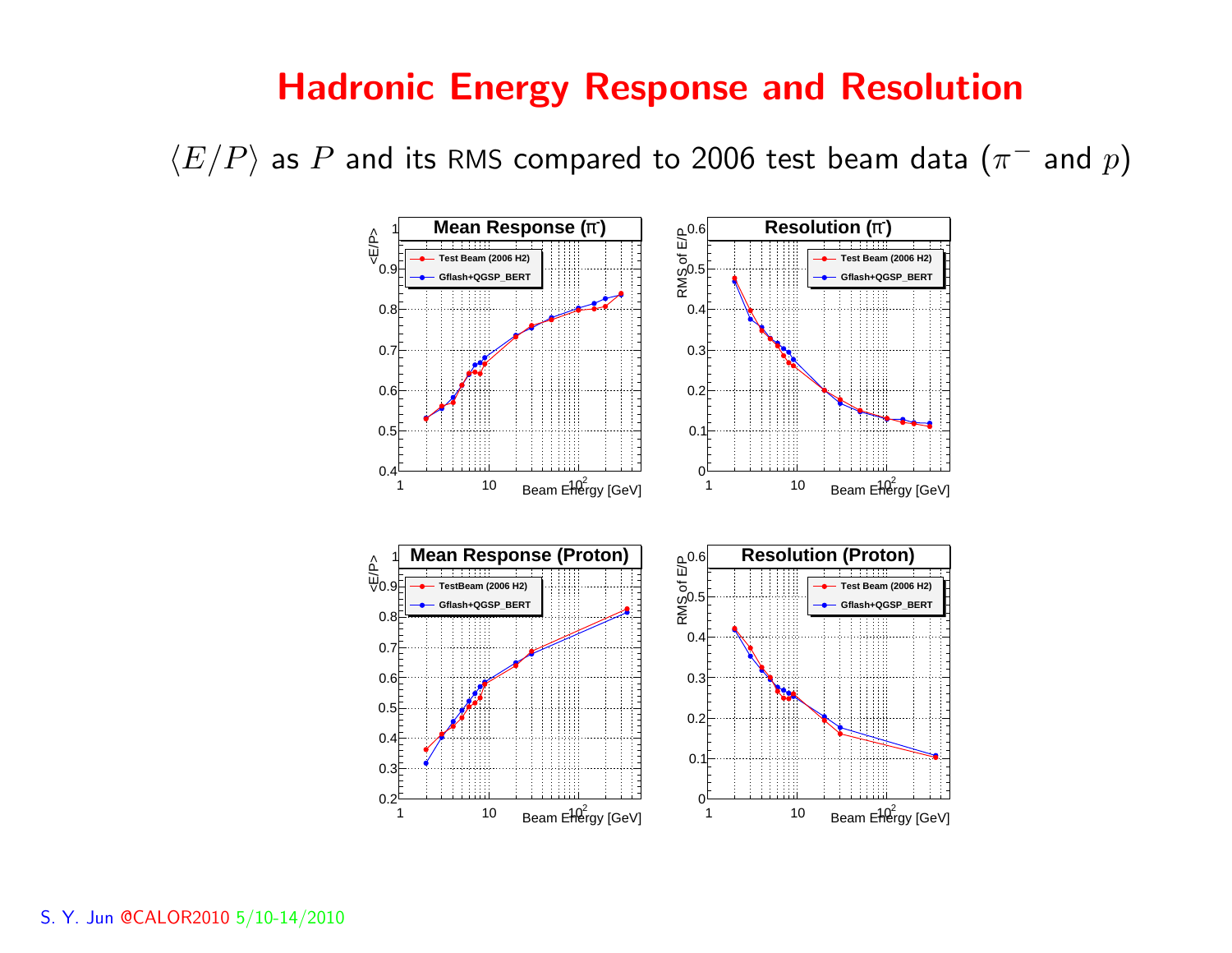## Performance for Single Pions: CPU and Memory Usage



- •<code>CPU: Gflash</code>  $\propto \ln E$  vs. <code>Geant4</code> (QGSP\_BERT)  $\propto E$
- •Memory usage (RSS or VSIZE): marginal increase compared to Geant4
- •CPU performance will be further optimized for general physics processes